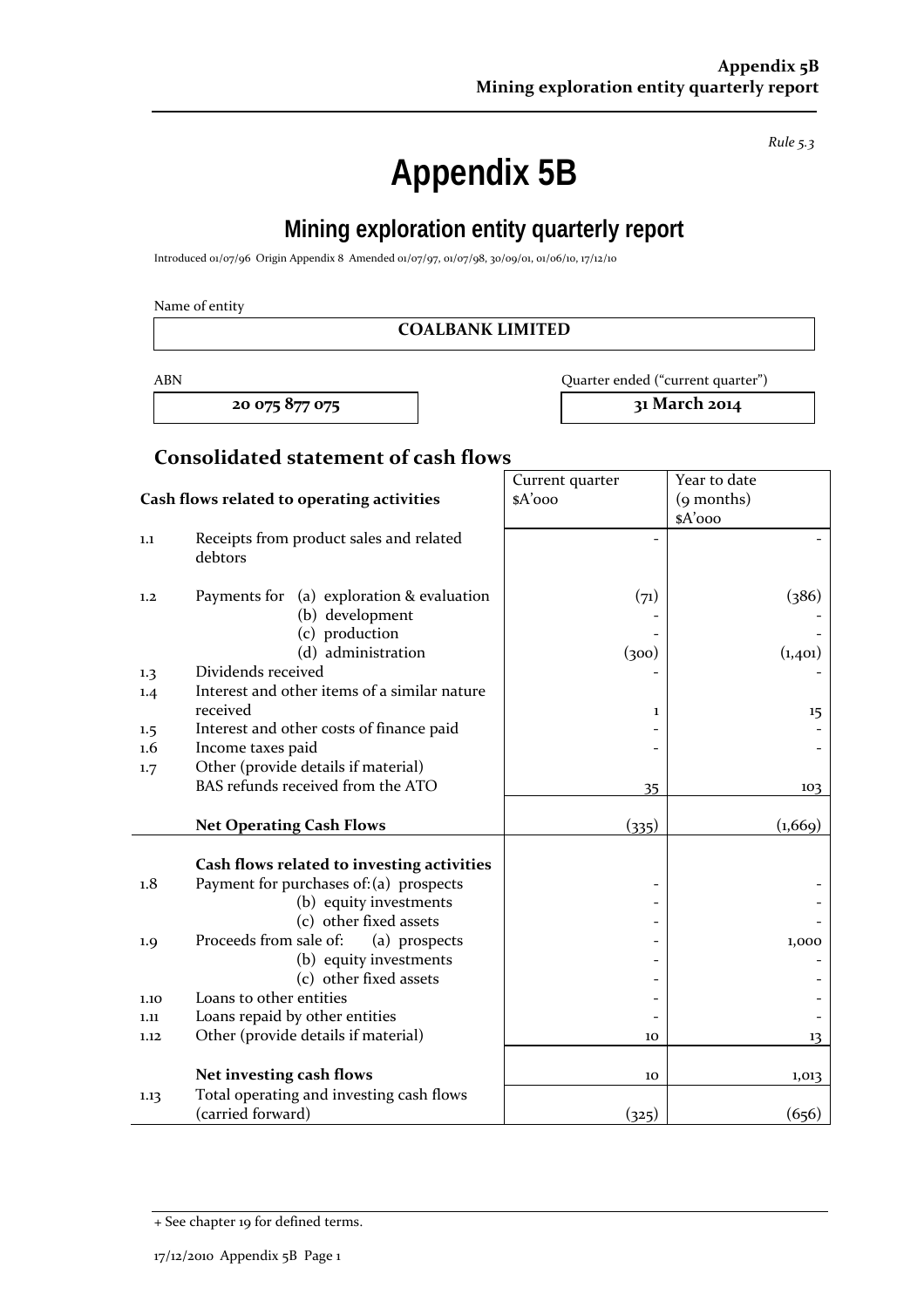| 1.13 | Total operating and investing cash flows      | (325)           | (656) |
|------|-----------------------------------------------|-----------------|-------|
|      | (brought forward)                             |                 |       |
|      |                                               |                 |       |
|      | Cash flows related to financing activities    |                 |       |
| 1.14 | Proceeds from issues of shares, options, etc. |                 |       |
| 1.15 | Proceeds from sale of forfeited shares        |                 |       |
| 1.16 | Proceeds from borrowings                      | 200             | 200   |
| 1.17 | Repayment of borrowings                       | (20)            | (20)  |
| 1.18 | Dividends paid                                |                 |       |
| 1.19 | Other (provide details if material)           |                 |       |
|      | Payment for company transaction               |                 |       |
|      | Share issue expenses                          |                 |       |
|      | Net financing cash flows                      | 18 <sub>0</sub> | 180   |
|      |                                               |                 |       |
|      | Net increase (decrease) in cash held          | (145)           | (476) |
|      |                                               |                 |       |
| 1.20 | Cash at beginning of quarter/year to date     | 577             | 908   |
| 1,21 | Exchange rate adjustments to item 1.20        |                 |       |
|      | Cash at end of quarter                        | 432             | 432   |
| 1.22 |                                               |                 |       |

**Payments to directors of the entity and associates of the directors Payments to related entities of the entity and associates of the related entities**

| Aggregate amount of payments to the parties included in item 1.2<br>1.23 |  |
|--------------------------------------------------------------------------|--|
| Aggregate amount of loans to the parties included in item 1.10<br>1.24   |  |

1.25 Explanation necessary for an understanding of the transactions No directors fees were paid during the current quarter.

### **Non‐cash financing and investing activities**

2.1 Details of financing and investing transactions which have had a material effect on consolidated assets and liabilities but did not involve cash flows

Nil

2.2 Details of outlays made by other entities to establish or increase their share in projects in which the reporting entity has an interest

Nil

<sup>+</sup> See chapter 19 for defined terms.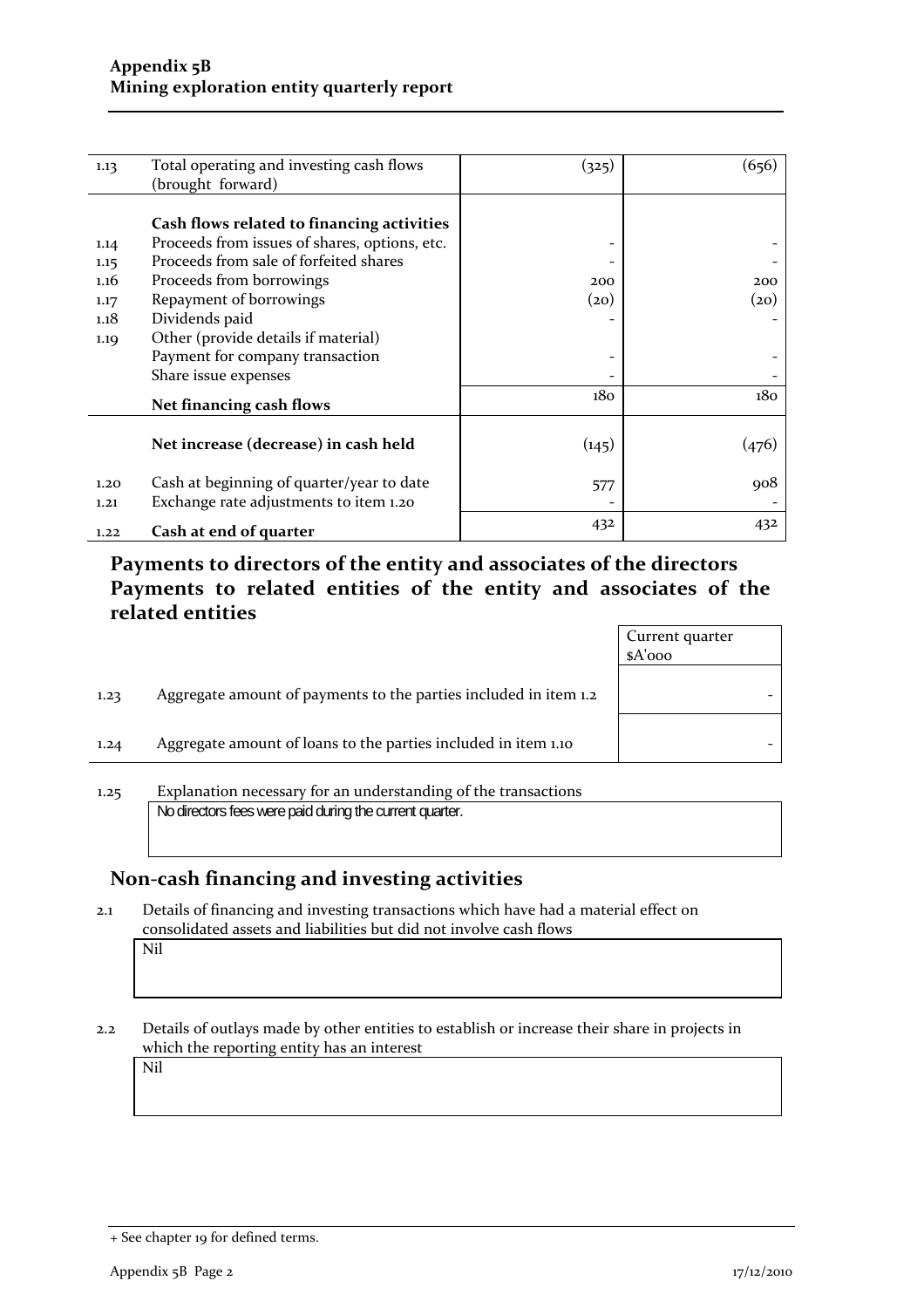$\sim$ 

### **Financing facilities available**

*Add notes as necessary for an understanding of the position.*

|     |                             | Amount available | Amount used |
|-----|-----------------------------|------------------|-------------|
|     |                             | $A'$ 000         | $A'$ 000    |
| 3.1 | Loan facilities             | Nil              | Nil         |
| 3.2 | Credit standby arrangements | Nil              | Nil         |

## **Estimated cash outflows for next quarter**

|     |                            | $A'$ 000 |
|-----|----------------------------|----------|
| 4.1 | Exploration and evaluation | 320      |
| 4.2 | Development                | -        |
| 4.3 | Production                 |          |
| 4.4 | Administration             | 210      |
|     | <b>Total</b>               | 530      |

# **Reconciliation of cash**

| Reconciliation of cash at the end of the quarter (as<br>shown in the consolidated statement of cash flows)<br>to the related items in the accounts is as follows. |                                           | Current quarter<br>$A'$ 000 | Previous quarter<br>$A'$ 000 |
|-------------------------------------------------------------------------------------------------------------------------------------------------------------------|-------------------------------------------|-----------------------------|------------------------------|
| 5.1                                                                                                                                                               | Cash on hand and at bank                  | 259                         | 305                          |
| 5.2                                                                                                                                                               | Deposits at call                          | 173                         | 272                          |
| 5.3                                                                                                                                                               | Bank overdraft                            |                             |                              |
| 5.4                                                                                                                                                               | Other (provide details)                   |                             |                              |
|                                                                                                                                                                   | Total: cash at end of quarter (item 1.22) | 432                         |                              |

#### **Changes in interests in mining tenements**

|     |                                                                        | Tenement<br>reference | Nature of interest<br>(note (2)) | Interest at<br>beginning<br>of quarter | Interest at<br>end of<br>quarter |
|-----|------------------------------------------------------------------------|-----------------------|----------------------------------|----------------------------------------|----------------------------------|
| 6.1 | Interests in mining<br>tenements<br>relinquished, reduced<br>or lapsed |                       |                                  |                                        |                                  |
| 6.2 | Interests in mining<br>tenements acquired or<br>increased              |                       |                                  |                                        |                                  |

<sup>+</sup> See chapter 19 for defined terms.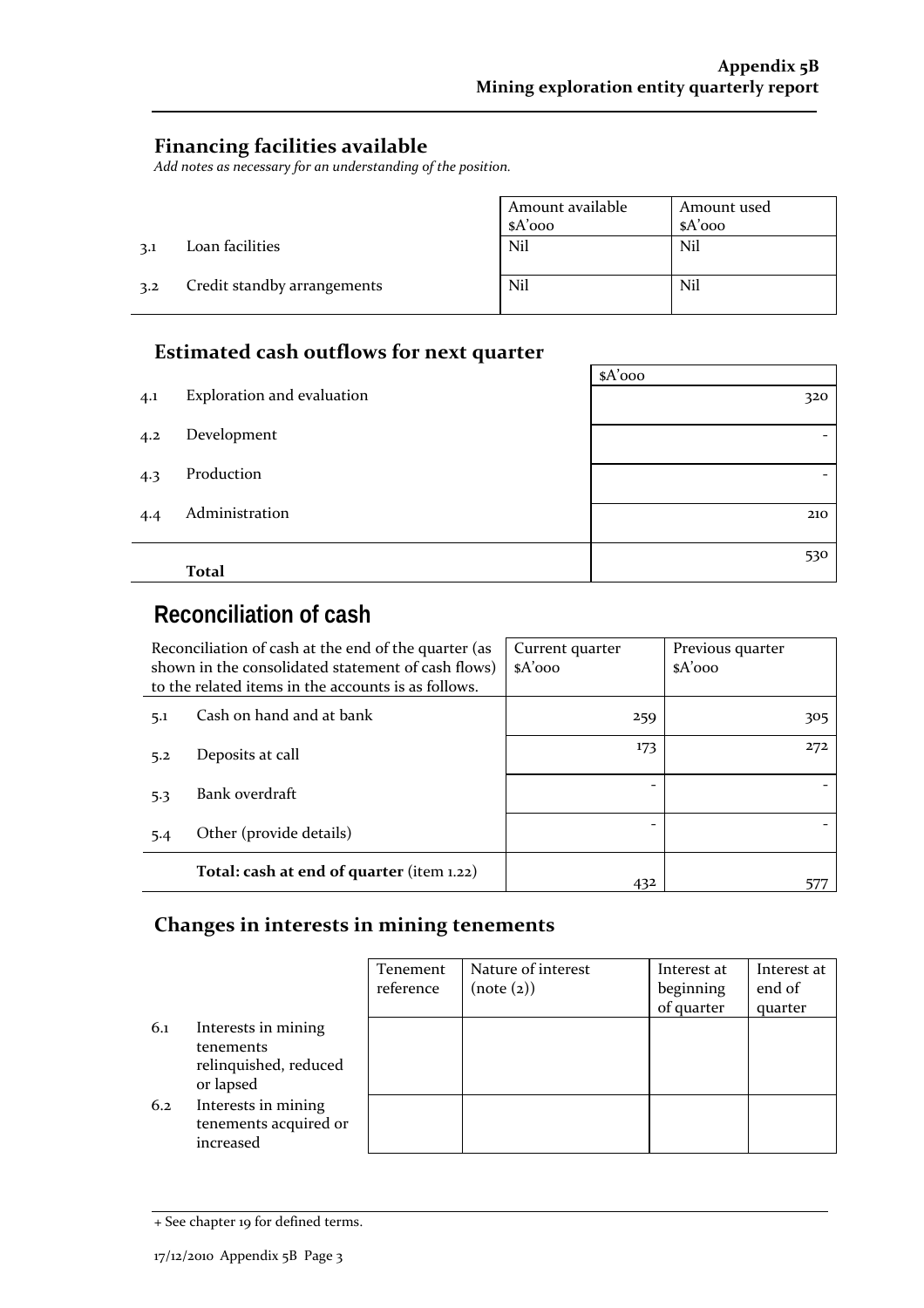### **Issued and quoted securities at end of current quarter**

*Description includes rate of interest and any redemption or conversion rights together with prices and dates.*

|      |                                                                                                                                           | Total number | Number<br>quoted | Issue price per<br>security (see<br>note 3) (cents) | Amount paid up<br>per security (see<br>note 3) (cents) |
|------|-------------------------------------------------------------------------------------------------------------------------------------------|--------------|------------------|-----------------------------------------------------|--------------------------------------------------------|
| 7.1  | Preference<br><sup>+</sup> securities<br>(description)                                                                                    | N/A          |                  |                                                     |                                                        |
| 7.2  | Changes during<br>quarter<br>(a) Increases<br>through issues<br>(b) Decreases<br>through returns of<br>capital, buy-backs,<br>redemptions |              |                  |                                                     |                                                        |
| 7.3  | +Ordinary<br>securities                                                                                                                   | 853,958,015  | 853,958,015      | Fully paid                                          | Fully paid                                             |
| 7.4  | Changes during<br>quarter<br>(a) Increases<br>through issues<br>(b) Decreases<br>through returns of<br>capital, buy-backs                 |              |                  |                                                     |                                                        |
| 7.5  | <sup>+</sup> Convertible debt<br>securities<br>(description)                                                                              | $\bf{1}$     | -                | \$2,000,000                                         | N/A                                                    |
| 7.6  | Changes during<br>quarter<br>(a) Increases<br>through issues<br>(b) Decreases<br>through securities<br>matured, converted                 |              |                  |                                                     |                                                        |
| 7.7  | Options<br>(description and<br>conversion factor)                                                                                         |              |                  | Exercise price                                      | Expiry date                                            |
| 7.8  | <b>Issued during</b><br>quarter                                                                                                           |              |                  |                                                     |                                                        |
| 7.9  | <b>Exercised during</b><br>quarter                                                                                                        |              |                  |                                                     |                                                        |
| 7.10 | <b>Expired during</b><br>quarter                                                                                                          |              |                  |                                                     |                                                        |

<sup>+</sup> See chapter 19 for defined terms.